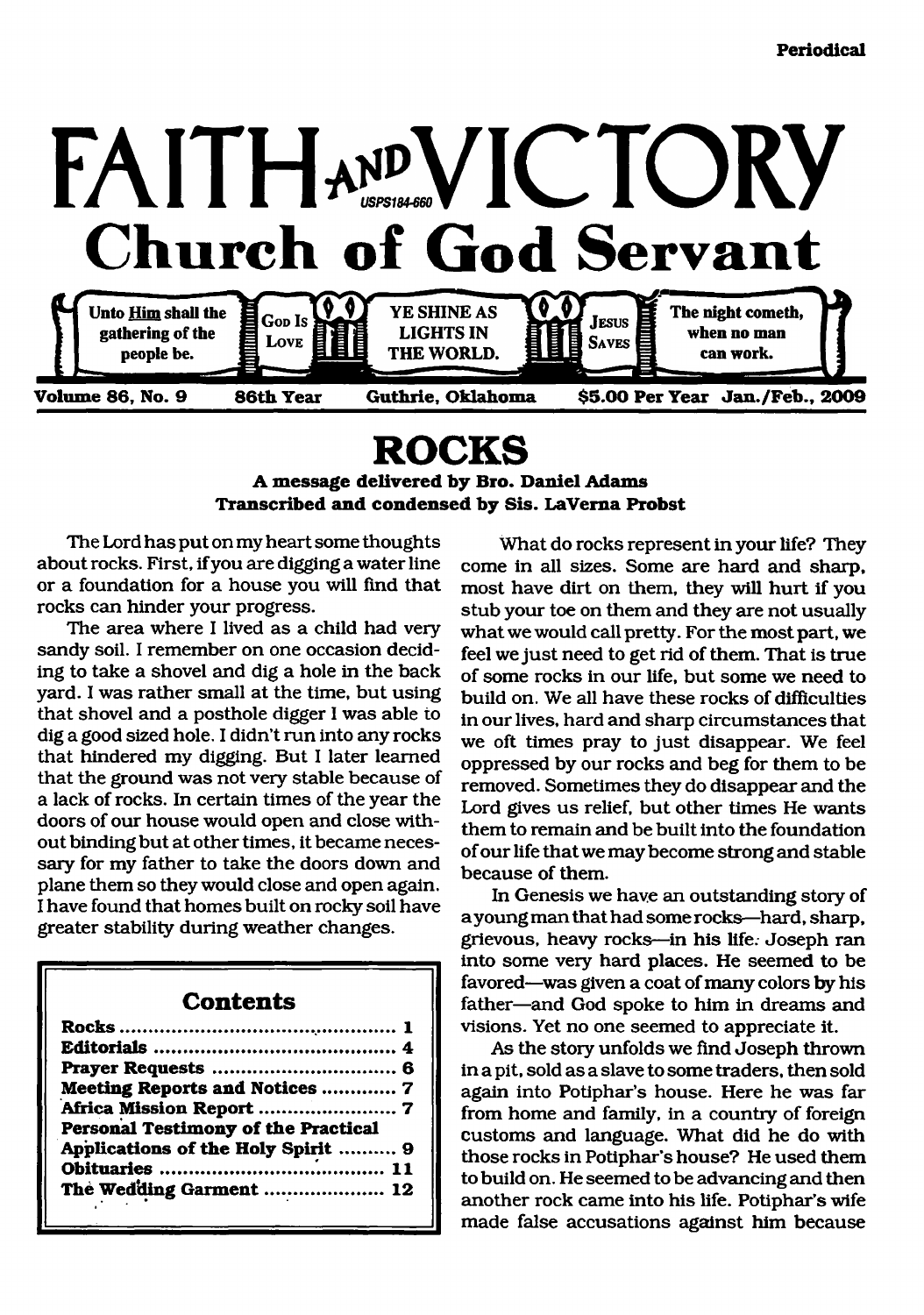Joseph refused her advances. He then was thrown in prison, not only a slave, but now a prisoner in this strange land. Now what did he do with that rock? He began to build again and it was only a matter of time until the jailer put him in charge of all the prisoners. He had the whole run of the place. He built on his rocks!! Ultimately, we find that because Joseph was willing to build on the hard, heavy difficulties of life, God used him to provide a way of salvation for his people and a reconciliation of Joseph's family. The people that threw the rocks into his life were not able to resolve their issues with him even if they wanted to. They didn't know where he was after all those years. No doubt, though they tried to forget about him, yet their guilt consumed them.

Then we see these brothers in a land of drought, food getting scarce; but because Joseph had built on his rocks, there was a way of saving their lives. You can read the whole story in Genesis how they came to Egypt, and were tested by Joseph. He made himself known to them and let them know that they were forgiven. But time went on and we find that their father had passed away. In Genesis 50:15 we read: "And when Joseph's brethren saw that their father was dead, they said, Joseph will peradventure hate us, and will certainly requite us all the evil which we did unto him." They were remembering all those rocks they put in Joseph's way; the ridicule, all the hatred, the scoffing, putting him in the pit and selling him. Now they think that Joseph has been kind only because of their father. But we read in verse 17 that "...Joseph wept when they spake unto him." Why did he weep? He had built on those rocks as they were thrown at him to the point that he had risen above them. He wasn't dwelling on it; they were. Their guilt, like a heavy dirty rock, was weighing them down after all these years. Verse 18 "And his brethren, also went and fell down before his face; and they said, "Behold, we be thy servants." They were still carrying the rocks of guilt. Joseph tells them in verse 20 "But as for you, ye thought evil against me; but God meant it unto good., .to save much people alive."

If you are carrying around a rock today, it's going to become a burden that you won't know what to do with. It will gather other rocks and the time will come that it all becomes too heavy to carry. The thing to-do with rocks is put them in the foundation of your life. Make them something to build on. There are rocks that others throw at us with words. Words that are hard and hurt. What are we going to do with such rocks? Are we going to carry them around in our heart until we get a sore that never heals?

There is a story of a man that had a mule that fell into a well. They couldn't get him out so they decided to throw rocks and dirt in the well and bury the poor creature. As they did so, the mule would just shake it off until eventually instead of burying him he walked out of the well. He put the dirt and rocks where they belong under him. May the Lord help us do the same.

Sometimes the rocks we face are just ordinary happenings in our life. As an illustration, say that you go into the kitchen some morning, still blurry eyed, to get the orange juice out of the refrigerator. You open the door and it falls out, breaking the pitcher and making a sticky mess. As you are cleaning it up you have the choice of complaining under your breath as to which child put it in there like that, letting it irritate you to the point that when you get to the table you tell the children that there will be no more orange juice in the house until they learn how to take care of things. Or you can start asking the Lord to give you grace and help you keep the peace of God in your heart so that when you get to the table you can tell the children you are sorry there is no orange juice this morning, but maybe we can have some the next morning. The Lord can give us grace to build on the circumstances of life so others can see the beauty of that grace and want it also.

Another point I want us to realize is that very few structures are built out of one rock. In our part of the country you see houses, bams and foundations built out of rocks. Not just one, but many. Building things out of difficulties—the Lord is in that kind of business—just as the Lord helped Joseph to take the difficulties of life and build a life that is a blessing to us today, thousands of years later.

If you have hard places in your life that you will not build something out of, they will become too heavy for you to carry. You can carry it for a while—showing it to others, telling them how sharp and heavy it is and "you just can't believe they said or did such a thing to me." You will have an abundant supply of building material. but you will never build anything from it. Then you will feef there is no hope, no reality to the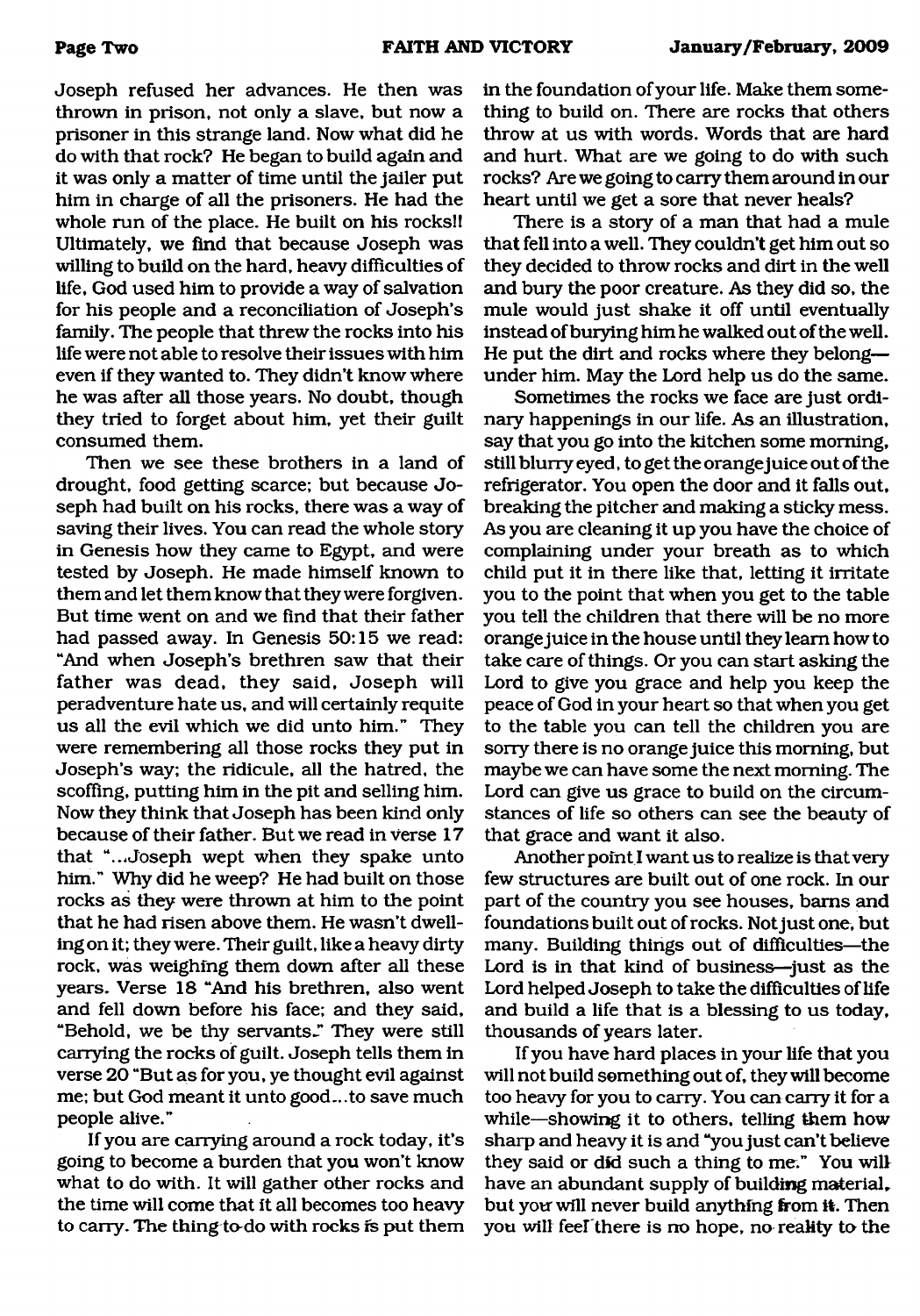walk with God. You can't have a structure for God, you can't have victory, there are too many hurts, too many hard places in life, and no victory can come out of that. Oh yes, there is victory! You can do just like Joseph and others between that time and now.

Matthew 21:42, "Jesus saith unto them, Did ye never read in the scriptures, the stone which the builders rejected, the same is become the head of the comer: this is the Lord's doing, and it is marvelous in our eyes?" You and I have options today. Accept or reject. Incorporate or carry. Verse 44, "And whosoever shall fall on this stone shall be broken: but on whomsoever it shall fall, it shall grind him to powder." When it comes to the place that we feel there is no way, if we will fall on that rock, Christ Jesus, in a state of brokenness crying to Him—"Lord, I can't carry this any more," He is going to help us. When our soul and mind is empty of the old jagged rocks then *we can make it—and have victory*.

May we get a picture in our minds of being free of all the old dirty heavy, jagged rocks we carry in our bucket of life—offences, troubles, problems. Jesus wants to help you pour your bucket out. He wants you to rise above it, build on it so you can be stable. If I am determined to hold onto my bucket of rocks, those offences and hurtful things that happened in my life, then the later part of that verse comes true, "but on whomsoever it shall fall, it shall grind him to powder." There's a far greater chance of healing and being made whole when we are broken then when we are ground to powder. When Jesus comes in judgment and looks down on you and me, and we have a bucket full of rocks because of difficulties that have happened in our life, He will grind us to powder. We are going to have to settle up with God with what we have in our bucket. May God help us because this is a serious matter.

Let's lookin 1 Peter 2:1-8. "Wherefore laying aside all malice, and all guile, and hypocrisies, and envies, and all evil speakings," There are some rocks that are not fit for foundation stones. Rocks of malice, guile, hypocrisies, envy, evil speaking should not be built into your foundation, but need to be taken out and buried under Jesus blood. Rocks like these will eat us up, if not now, then on the judgment day. "As newborn babes, desire the sincere milk of the word,

that we may grow thereby: If so be ye have tasted that the Lord is gracious. To whom coming, as unto a living stone, disallowed indeed of men, but chosen of God and precious." A living stone! Something that's alive and yet something we can build on. "Ye also, as lively stones,"—Do you know that when you and I take the rubbish in our lives, put it under our feet and build on it, we become a living stone that other people can build on. You become an extension of the building that Christ wants in our society today. We can become "...lively stones...built up a spiritual house, an holy priesthood, to offer up spiritual sacrifices, acceptable to God by Jesus Christ. Wherefore also it is contained in the scripture, Behold, I lay in Sion a chief comer stone, elect, precious: and he that believeth on him shall not be confounded. Unto you therefore which believe he is precious: but unto them which be disobedient, the stone which the builders disallowed, the same is made the head of the comer, And a stone of stumbling and a rock of offense, even to them which stumble at the word, being disobedient: whereunto also they were appointed."

The same one that was to be the head of the comer in our spiritual life will become a stone of stumbling and a rock of offense—something you can't get over. It is very distressing to bang our shins or stub our toes in the dark. It causes us to feel like we are fixing to fall, but that is nothing like coming to the end of life's way, carrying a big bucket of rocks and banging into that Rock that should have been the comer stone, but now He is a rock of offense to me. All I had to do while living was to bring my bucket of rocks and ask the Lord: "Where do you want me to put this rock?" And He would tell you to put it up against the comer stone. You'll be surprised how well your troubles, your disappointments and your rejections in life will fit up against the comer stone, Jesus Christ. As He calls for each rock, it won't be long until your bucket will be empty.

May the Lord help you to understand this illustration and be able to apply it in your Christian experience. I don't know the rocks you have encountered, but I know ONE that can take those rocks and turn them into something that will prove to be a blessing in your life. And, it will make the generation following want the victory that you have gained.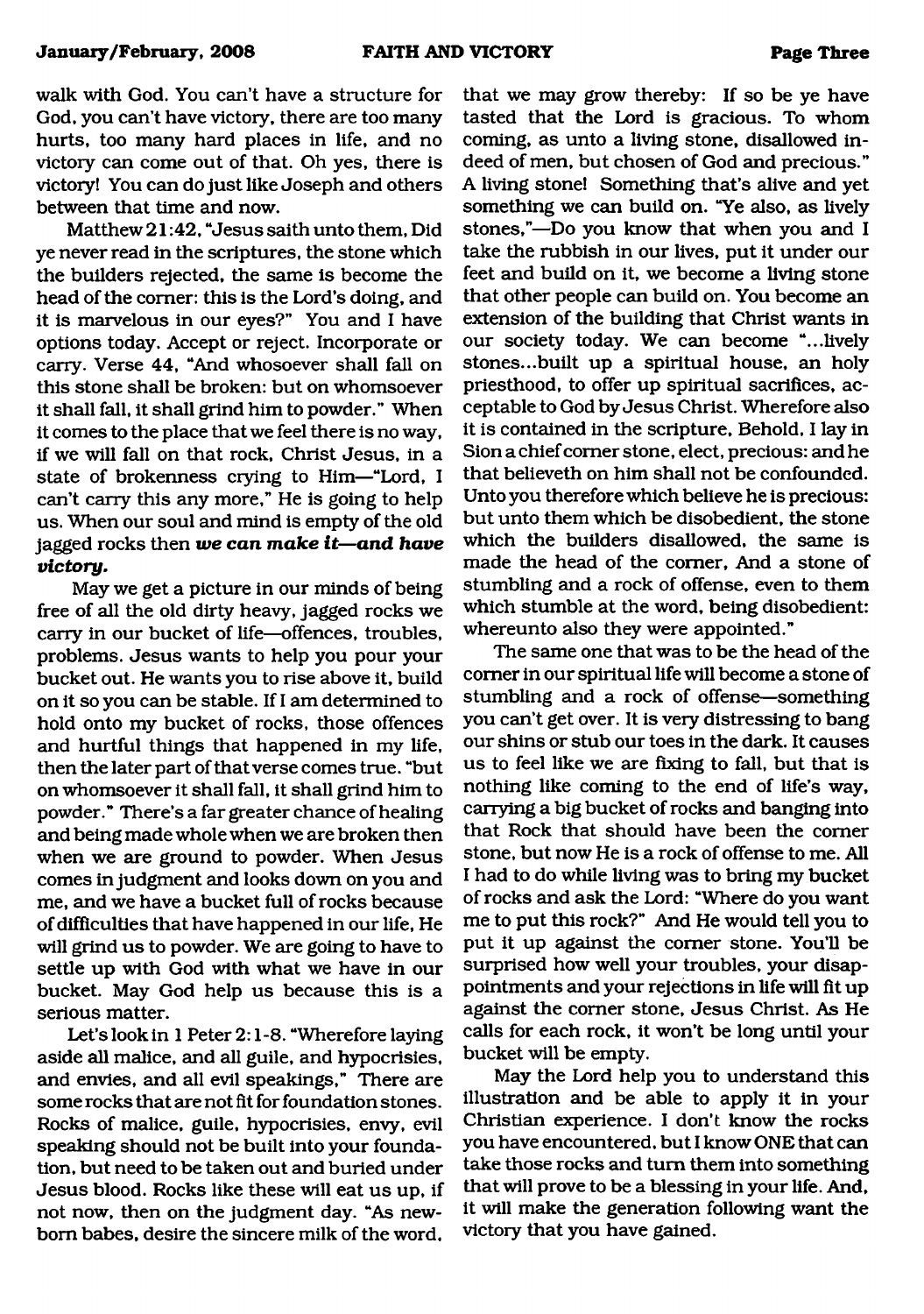## **FAITH AND VICTORY 12 PAGE HOLINESS MONTHLY**

------

This non-sectarian paper is edited and published in the interest of the universal CHURCH OF GOD each month (except August of each year, and we omit an issue that month to attend camp meetings), by Willie Murphey, and other consecrated workers at the FAITH PUBLISHING HOUSE, 4318 S. Division, Guthrie, OK 73044.

Notice to subscribers: When you move or change your address, please write us at once, giving your old and new address, and include your zip code number.

Dated copy for publication must be received by the 18th of the month prior to the month of issue.

#### **SUBSCRIPTION RATES**

Single copy, one year......................................................\$5.00 Package of 5 papers to one address, one year ......... \$20.00 Larger quantities are figured at the same rate.

This publication teaches salvation from all sin, sanctification for believers, unity and oneness for which Jesus prayed as recorded in John 17:21, and manifested by the apostles and believers after Pentecost. By God's grace we teach, preach, and practice the gospel of the Lord Jesus Christ-the same gospel that Peter, John, and Paul preached, taught, and practiced, including divine healing for the body. James 5:14-15.

Its motto: Have faith in God. Its object: The glory of God and the salvation of men: the restoration and promulgation of the whole truth to the people in this "evening time" as it was in the morning Church of the first century: the unification of all true believers in one body by the love of God. Its standard: Separation from sin and entire devotion to the service and will of God. Its characteristics: No discipline but the Bible, no bond of union but the love of God. and no test of fellowship but the indwelling Spirit of Christ.

Through the Free Literature Fund thousands of gospel tracts are published and sent out free of charge as the Lord supplies. Cooperation of our readers is solicited, and will be appreciated in any way as the Bible and the Holy Spirit teach you to do or stir your heart. "Freely ye have received, freely give." Read Ex. 25:2; I Chron. 29:9: II Cor. 9:7; and Luke 6:38.

Freewill offerings sent in to the work will be thankfully received as from the Lord. Checks and money orders should be made payable to Faith Publishing House. All donations are tax deductible.

A separate Missionary Fund is maintained in order to relay missionary funds from our readers to the support of home and foreign missionaries and evangelists.

In order to comply with Oklahoma laws as a non-profit religious work, the Faith Publishing House is incorporated thereunder.

The *Faith and Victory* is published monthly, except August, for \$5.00 per year by:

**FAITH PUBLISH ING HOUSE P. O. Box 518. 4318 S. Division. Guthrie. OK 73044 Office phone numbers: 405-282-1479. 800-767-1479; fax number: 405-282-6318. Internet address: <http://www.fiaithpiiblishing.com>**

**Postmaster: Send address changes to:** *Faith and Victory,* **P. O. Box 518. Guthrie, OK 73044.**



"For unto us was the gospel preached, as well as unto them: but the word preached did not profit them, not being mixed with faith in them that heard

Faith is an important ingredient in the life of a Christian. It is so important that the Scriptures say it is impossible to please God without it. No doubt many of our older read-

ers can remember in years past how, as a young person, they sat in the congregation of the Saints with their friends and listened as the Word of the Lord went forth. However, today when you think of some of those friends, you realize that many of their faces are no longer seen among God's people. Perhaps we rightly blame sin for their absence, yet their departure is not because they simply slipped and fell, but because they lost faith and fainted by the wayside. What sadness fills our hearts when we think of those who have failed to mix faith with the hearing of the Gospel. Misery, despair and ultimately death await the faithless.

While doubt looks on a situation and says, "I can't do it," the eye of faith surveys the same situation and seeing the possibilities of the power of God says, "I can do all things through Christ which strengtheneth me." We would see much improvement in our Christian experience if we would mix more faith into our daily living. Abraham was a man of faith and was commended by God. Notice what was reported about him in Genesis 24:1. "And Abraham was old, *and*well stricken in age: and the LORD had blessed Abraham in all things." Evidently, Abraham mixed faith in all of his endeavors and God rewarded him by blessing all of those efforts.

David said, "I have been young, and *now* am old; yet have I not seen the righteous forsaken, nor his seed begging bread. *He is* ever merciful, and lendeth; and his seed *is* blessed." David throughout his lifetime was called to go through many perilous situations. In those times of need he called on God for deliverance and his faith in the Almighty was rewarded. When one has a willingness to share what they have been blessed with, it generally is an expression of faith that recognizes God. Faith says, "I don't have to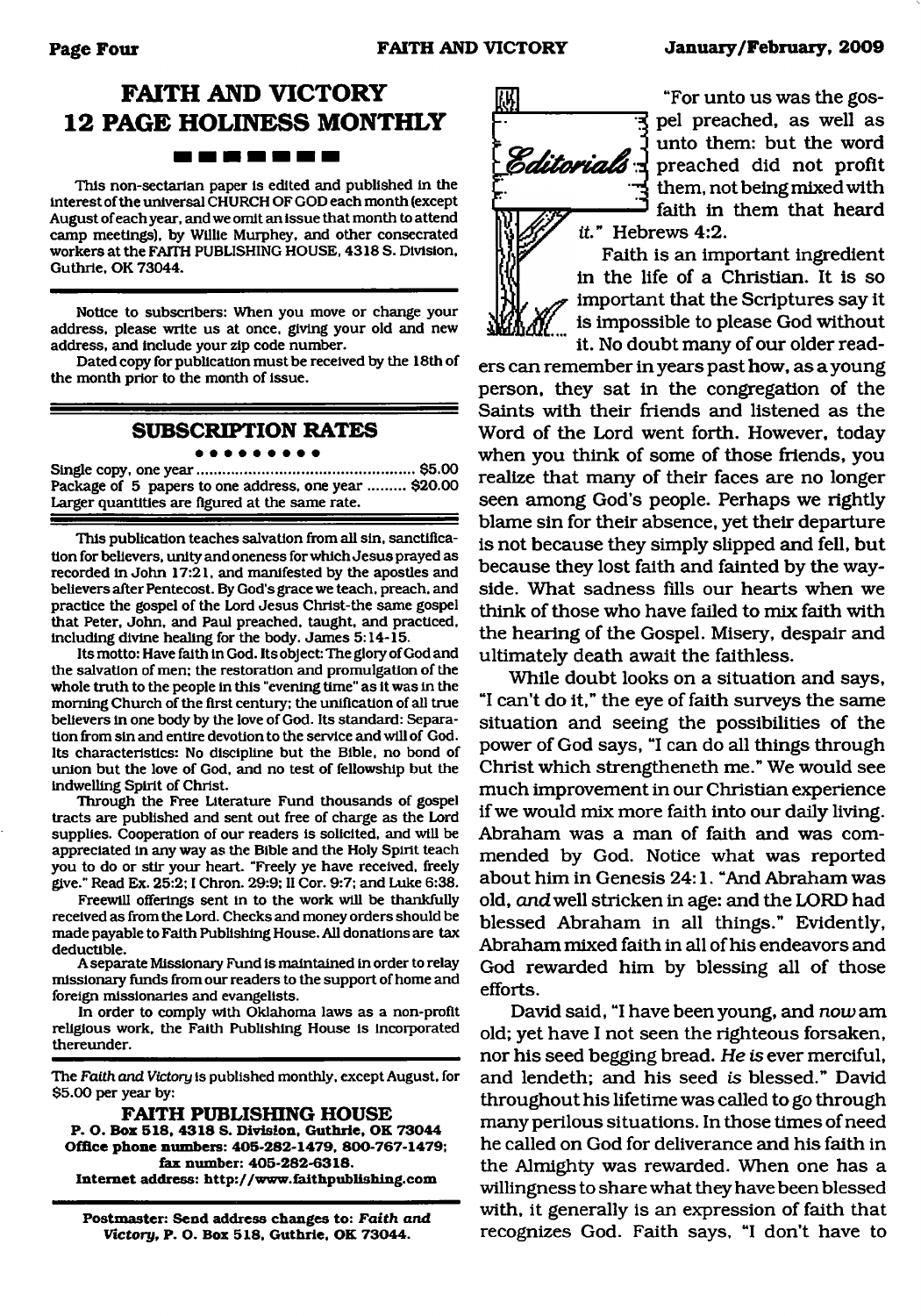hoard this because God is my everlasting source Who has promised to supply all my needs." II Corinthians 9:7 says, "...for God loveth a cheerful giver." Faith puts the cheer in giving. Those who give begrudgingly have little faith, and that displeases the Lord.

Faith brings vitality to life. Unbelief adds such a heavy burden to the miserable soul who fails to trust God. Gloom and despair is the food for the complainer, and selfishness and greed are likewise dark companions of the faithless. But, when light comes and faith illuminates the darkness, a new form of energy begins to bubble forth. All the gloom and evil foreboding vanish and in its absence peace and joy are able to abound. The heart of faith has vision that is able to see beyond themselves and their present distresses to behold the glory of Christ. This vision changes the total perspective of an individual allowing them to taste and experience the sweetness and richness of life God intended man to enjoy. "...Behold, all things are become new."

Faith enables us to forgive and to love. It is very hard to forgive one who has done us wrong when we are continually nursing our hurts and injuries. Faith allows us to see how Christ has forgiven us and by taking upon ourselves the spirit of Christ we forgive others. Jesus said to, ".. .Love your enemies.... " This kind of love does not come from the natural man. It must come from a work of faith in the heart. By forgiving and loving, the blessing of God will be upon us and it works wonders in the complex scheme of human relationships.

Faith inspires us to pray and brings the answer to our prayers. James 5:15 says, "And the prayer of faith shall save the sick, and the Lord shall raise him up; and if he have committed sins, they shall be forgiven him." This text contains a powerful promise for those with faith. Healing, salvation and forgiveness are essential needs of mankind and we have them promised to us in this passage. We have seen this promise fulfilled in the lives of Saints around us and also in our own experience—We know that it is true and can be trusted.

Faith motivates us to work for God. "Let him that stole steal no more: but rather let him labour, working with *his* hands the thing which is good, that he may have to give to him that needeth." Ephesians 4:28. Faith would move us

to occupy ourselves with things that are noble and upright in the sight of God and our fellow man. The Lord does not take pleasure in those that are lazy and apathetic. Jesus illustrated this principle when He presented the parable about the man who gave his servants talents to manage while he was gone. While some were faithful to properly manage and increase what was entrusted into their care, another went and buried his. This slothfulness was displeasing to his master. The call of faith would have us to be actively involved in serving God, for there is great reward offered to those who faint not. James teaches us that faith without works is dead. Therefore active faith is demonstrated by life and activity for the benefit of our Savior and the furtherance of His noble cause in the earth.

Faith calls us to obedience. "And the Lord said, Who then is that faithful and wise steward, whom *his* lord shall make ruler over his household, to give *them their* portion of meat in due season? Blessed *is* that servant, whom his lord when he cometh shall find so doing." Luke 12:42-43. If we truly believe what the Word of God says about mankind being held accountable for the deeds done in this body, then we will be careful about obeying the bidding of our Lord Jesus Christ. Romans 10:16 says, "But they have not all obeyed the gospel. For Esaias saith, Lord, who hath believed our report?" It is essential that we believe the "report" and obey the Gospel. There is much false religion that places great emphases on "believing," yet their followers do not esteem the importance of obeying. The truth of the Word of God would dictate that the faith of those individuals is vain.

Faith cultivates a restful atmosphere. Romans 5:1 gives this wonderful assurance, "Therefore being justified by faith, we have peace with God through our Lord Jesus Christ:" When we know that our sins have been forgiven and that we have new life in Christ, it brings about a peace in our hearts that passeth all understanding. By faith the promises of God are ours and we can rejoice in the blessings that He provides on a daily basis. Hebrews 11:33-34 tells of those, "Who through faith subdued kingdoms, wrought righteousness, obtained promises, stopped the mouths of lions. Quenched the violence of fire, escaped the edge of the sword, out of weakness were made strong.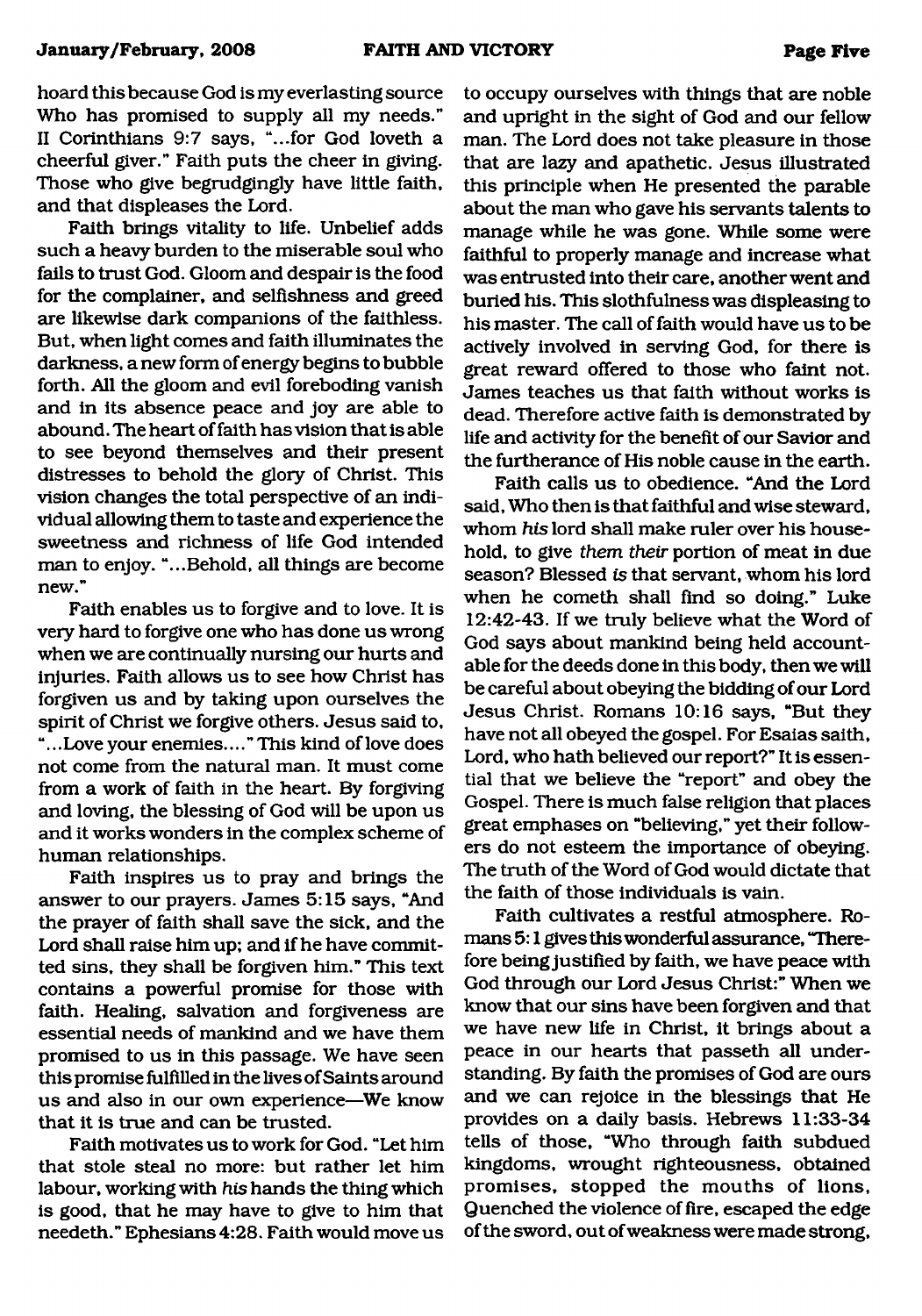waxed valiant in fight, turned to flight the armies of the aliens." May we never underestimate the power of faith in our lives.

"And the apostles said unto the Lord, Increase our faith." Luke 17:5. This is a good request for every child of God to have, for we all have need of this precious gift. Then a comforting scripture in I Timothy 1:14 tells us, "And the grace of our Lord was exceeding abundant with faith and love which is in Christ Jesus." With the "exceeding abundant" supply that is available to God's people through grace, none of us should allow unbelief to cripple our life. Ask for and apply this powerful weapon against all of the enemies that threaten your soul. God will honor your faith and give glorious victory.

In October of last year I fell behind in the publication of the Faith and Victory papers. Each month since then I thought I would be able to recover the lost time, but I have failed to do so. Therefore it seems expedient to combine the January and February issues. I apologize for the irregularity of the previous issues and desire your prayers that the Lord will help us to do better in the future. Also pray that the Lord will continue to bless the work here and cause the publications and literature to be edifying and minister grace to those who are seeking a closer walk with God. — Bro. Willie E. Murphey [wemurphey@yahoo.com](mailto:wemurphey@yahoo.com)



IL—Greetings in Jesus dear name. I want to thank each one for remembering me in prayer for the healing of my body. I am a lot better—my back, hip and also the arthritis. I have carpal tunnel syndrome in my hands and wrist, and I am diabetic. Please remember me in prayer for the healing of these. I trust the Lord and I know He can heal me if it is His will. May His will be done. — — — — Sis. Elsie Offerman

KY—Please pray for my son, Maneth, he has some physical and emotional needs. He has recently given his heart to the Lord and he desires prayer for the Lord to help him get victory over a tobacco habit. —Sis. Kay Griffitt

Philippines—Dear Saints, Greetings in Jesus' lovely name. I'm sorry to inform you that Sis. Dinah Duremedes went to be with the Lord this afternoon. (1-29-09) Thank you so much for all the love and support, specially your prayers. God bless you. Your sister, —Nellie Tibayan

MO-Bro. Clayton Gaines has some very serious physical needs. Remember him in prayer. Compounding his illness, the power to his home has been disrupted by the recent ice storm in the Myrtle/Thayer area. Bro. Harlan Sorrell also reported that the campground has sustained heavy damage to the trees. Pray the Lord to bless the Saints in this area as there is much work to clean up from the debris left by this storm.

## **Standing Prayer Requests**

 $-$ 

Bro. Carlos Arriaga Sis. Gladys Cashio Sis. Helen Carson Sis. Genevive Carver Sis. Elizabeth Corteway Sis. Waneta Creel Sis. Patsy Doolittle Sis. Dorall Forbes Bro. Troy Gentry Bro. Lee Hilton Jaden Howard Sis. Karoline Kessler Bro. Mark and Sis. Darlene Knight Sis. Elsie M. Offerman Sis. Melba Powell Sis. Marilyn Rendall Bro. Vernon Robinson Sis. Ruth Shehee Sis. Cheryl Smith Bro. Michael Smith Bro. Rodney Sorrell Bro. Edward and Sis. Gloria Taylor Sis. Imogene Taylor The Mitch Taylor family Sis. Norma Tiller Bro. Delmar Wilkins Sis. Anneta Williamson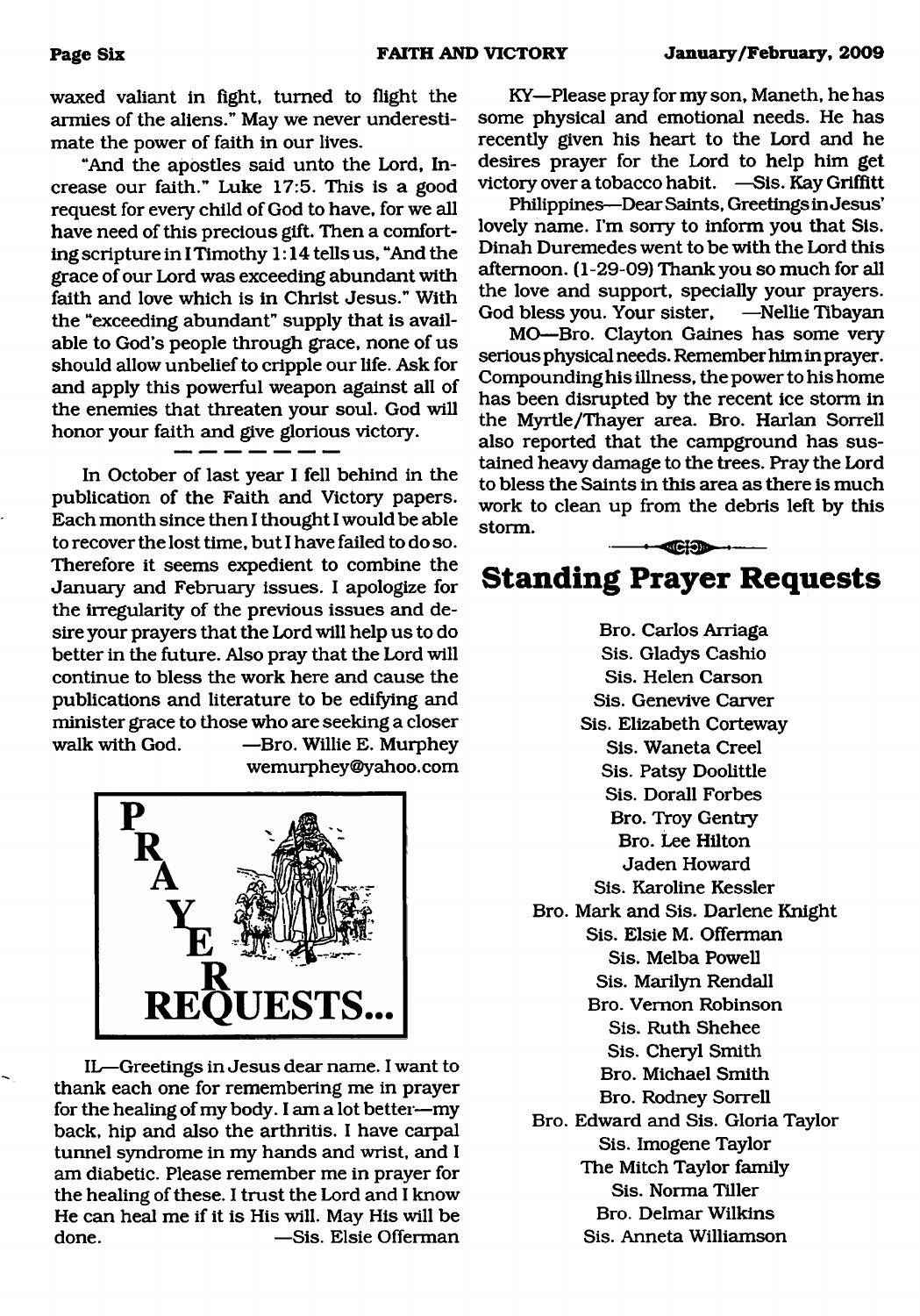#### **M EETING DATES**

**Oklahoma City (Revival)**—April 1-5 **Miami, FL (Camp Meeting)**—April 5-12 **Alabama (Spring Singing)**—April 25 **Oklahoma State (Guthrie)**—May 22-31 **National (Monark Springs, MO)**—July 17-26

### **M EETING NOTICES OKLAHOMA CITY, OK, REVIVAL**

23rd Street Church of God congregation in Oklahoma City desires a revival meeting for April 1-5. We are looking to the Lord to provide the minister of His choosing. The congregation extends an invitation for all to come and enjoy the blessings of the Lord with us. Services will be 7:00 p.m. Wednesday through Saturday. There will be morning and afternoon services on Sunday with dinner served. The afternoon service will start about 2:00 p.m. (There will be no night service.) The chapel is located dt 5900 N.E. 23rd St., Oklahoma City, OK. Contact persons are: Bro. Loren Busbee, (405) 478- 3860 or Bro. Galen Kelly, (405) 424-8400.

#### **MIAMI, FL, CAMP MEETING**

The Saints in Miami, FL will be having a camp meeting beginning April 5 and continuing through April 12. Services will be nightly at 7:30 with two services on Sunday. The schedule of day services will be announced at the meeting. All are welcome.

For more information call Bro. Charles Clay at (305) 235-4271 or Bro. Ken Baxter at (786) 554-8833. The chapel is located at 235 NW47th St, Miami, FL.

#### **ALABAMA SPRING SINGING, NEAR WARRIOR**

The Church of God congregation near Warrior, AL is planning a singing April 25, at 6:30 p.m. in the chapel. Activities will begin at 10:00 a.m. on Saturday morning at Dodge City Community Building, about one half mile west of Interstate 65, from exit #299. Dodge City is near Cullman.—Please take note, this is a different location than we usually have for the activities on Saturday morning and afternoon.

On the following day, April 26 there will be dinner on the chapel grounds with services at 10:00 a.m. and 2:00 p.m. Everyone is welcome.

The chapel is located approximately two miles west of Interstate 65 at exit #289 on Acton Bend Circle. For further information you may contact Bro. Roy Herron at (205) 647-7869 or Bro. Marshall Whitson at (205) 647-6325.

### <span id="page-6-0"></span>**Africa Mission Report**

I am very thankful for the blessed trip to Ghana that the Lord gave to Bro. Matthew Gellenbeck and myself. We left on January 12 and returned home on the 23rd. Our purpose was not evangelistic, but was rather to address some needs among the ministers and to encourage them in the way. God met with us and blessed in our fellowship and time together with the brethren.

Bro. Naths-Igbanibo from Nigeria traveled to Ghana to enter into the burden with us. We appreciate his spiritual leadership and support of the work in Ghana. The brethren are encouraged and have expressed a desire to work in unity for the furtherance of the Gospel.

There is a minister we met that had left the truth over twenty years ago. In the last two years, he has left Babylon and desires to labor in God's true church. We are looking for the Lord to lead this new congregation into all the light and make them a blessing in Ghana. The night we had service with them, a number of people came forward and prayed to start a new life in Jesus Christ.

In the mornings we had Bible studies with the ministers, and in the evenings we went and had services in the different village congregations. On Sunday, people from the various congregations came to Akumadan and we fellowshipped together.

God was gracious to give us good health and strength for the trip. My heart is full of thanks for the presence of God.

Please remember the work in Ghana that the Lord will bless and help them to be rooted and grounded in truth.

Hundreds of saints have been displaced from their homes in Malawi due to a cyclone and heavy rains that resulted in widespread flooding. The local government has not assisted these people with food. Hence, some of the saints in the United States have been helping to supply the saints in Malawi with some maize to help them through this critical time. Further information can be found at: [www.africamission.com](http://www.africamission.com)

Lord willing, we are planning another trip to Kenya and Malawi in April. We plan to conduct meetings in which Christian living and Bible doctrines will be taught to the ministers and Gospel workers. Our prayer is that God will firmly establish His church in these countries. There continues to be much hunger for the truth in these areas. Please pray for success of<br>these endeavors. ——Bro. Michael Smith  $-Rro.$  Michael Smith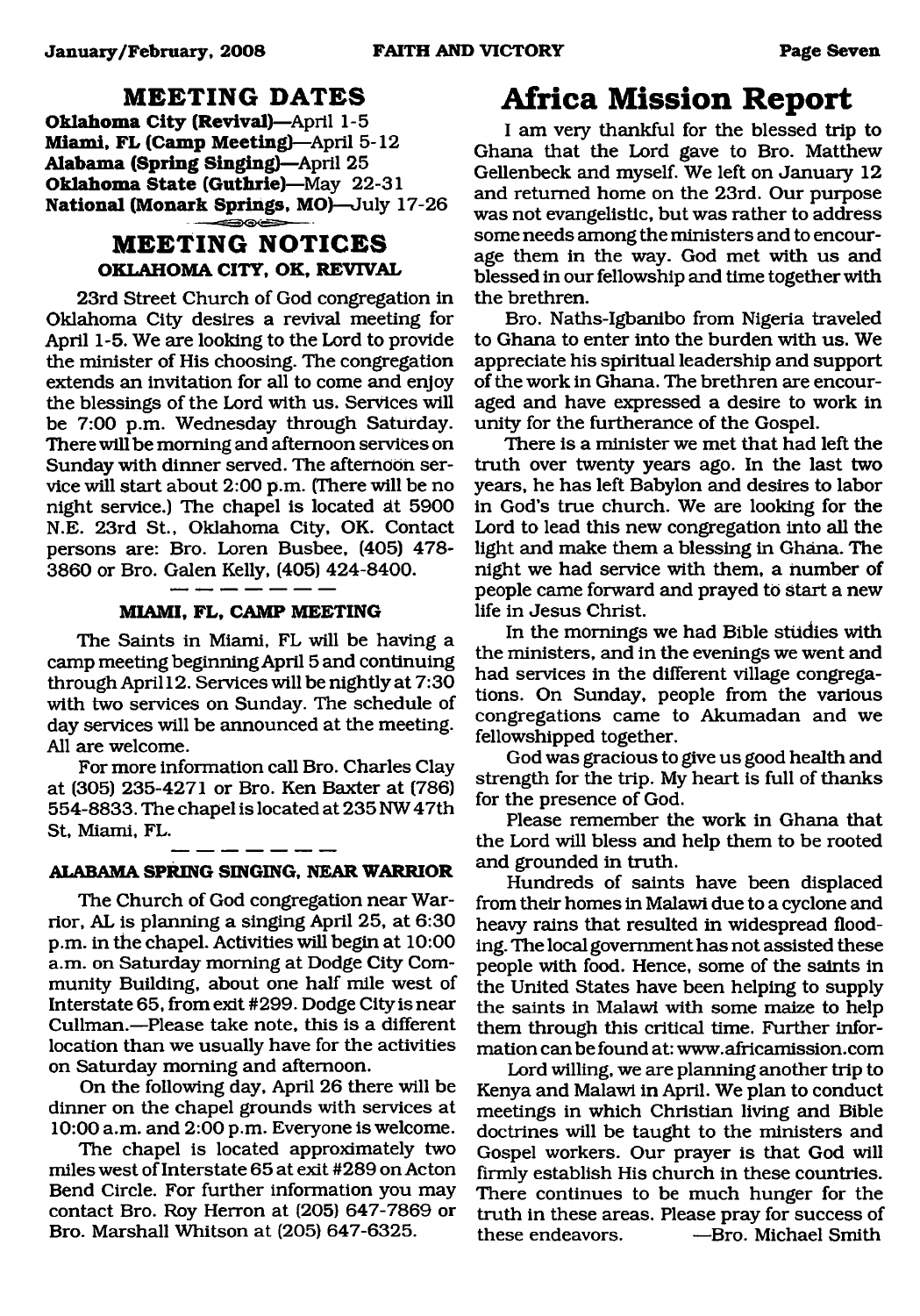# **Personal Testimony of the Practical Applications of the Holy Spirit**

**By Sis. Vonda Cole**

#### **Overview of the Steps** *to Receiving the Holy Spirit*

*When we come repenting, we are forgiven or cleansed of our committed sins, and thereby,* justified in the sight of God. The scriptures ask the question, "...Have you received the Holy Ghost since ye believed?... "Acts 19:2. *To receive the second work of full salvation, we must come consecrating our already purified life to God to be cleansed of the inbred sin (carnal nature). The* Holy Spirit cannot come into a life that has not first been cleansed from committed sin. At this time a person chooses to let the Holy Spirit take the lead in his/her life.

The life of a Christian is happy and free. The greatest freedom known to mankind is found in living the Christian life—truly living it to its fullest and not playing at living for God or living the metaphorical life of wandering around in the wilderness because of unbelief. Let's consider the definition that Bro Isaac Chandler explained in a message "Two Works of Grace" preached in the 1960's. He brought out that the song #120 in the *Evening Light Songs* "Fully Saved Today" speaks of the life that has had the second cleansing work, because salvation and sanctification is the complete salvation/redemption package. Verse 3 especially describes the victorious life of the sanctified, "I am fully saved today, while His Word I do obey, On the promise now by faith I calmly rest; Not a doubt or fear I know, While I walk with Him below. For I'm leaning on my Savior's loving breast." Naturally we have doubts and fears flit through our minds, but when we have come to the Lord consecrating our lives to Him and say "not my will, but thine be done," then as those thoughts come to our mind we chase them right out the door with, "I am the Lord's. He will take care of me. Let come what will come, twill but pass through His hand." A figurative example of this act is Abraham shooing the birds away from his sacrifice (Genesis 15:11). The quest of the enemy of our souls will continually be to get us to break that resolve and pick something back up that we have lain on the altar of consecration.

#### *Personal Testimony*

As the writer, I can only speak for my life, but as the reader you can pause and consider how it has been in your life as you came for sanctification and then continued to leave your "all" on the altar as it was tested through life.

I came to the Lord in my youth consecrating my life. The Holy Spirit came in at that time and each time I gave the Holy Spirit full freedom, I was **more** than a conqueror. However, my understanding was not clear all the time and I am human, so there are those points in my life that I did not yield fully in a situation, and those failures are glaring faults in my brother's eye. But thankfully, the Lord is merciful and as long as we don't willfully back up and resist, He continues to lead each one of us to show us more of the beauty of His plan.

However, because I came to the Lord in my youth, when I consecrated my "all," my "all" was pretty small. I had health; I had no earthly possessions; I had no husband; I had no children, but still yet I gave Him my "all" and He accepted it and came in to dwell in me to give me greater conquering power. Maybe because my "all" was so small, I remember no exulting emotion with the infilling of the Holy Spirit, but had to take it by faith that since I had followed the plan of the Word then the promise of the Word was also mine.

#### *Manifestations of the Spirit*

However, I had life to live, so my "all" was going to be tested on a daily basis and sometimes in a very heated way. I have found that the battle is harder the more self is entrenched and intertwined in an area. What I would like to share now is how the Holy Spirit manifested itself in different circumstances when the will was left on the altar.

There are times when a re-consecrating of the will brings a healing, a gift in the body of Christ (I Corinthians 12), or greater divine communion like daily walking on a heavenly plane (example, Paul's out of body experience II Corinthians 12). Some authors explain the latter as union and communion with God. In every victory over self, the Holy Spirit always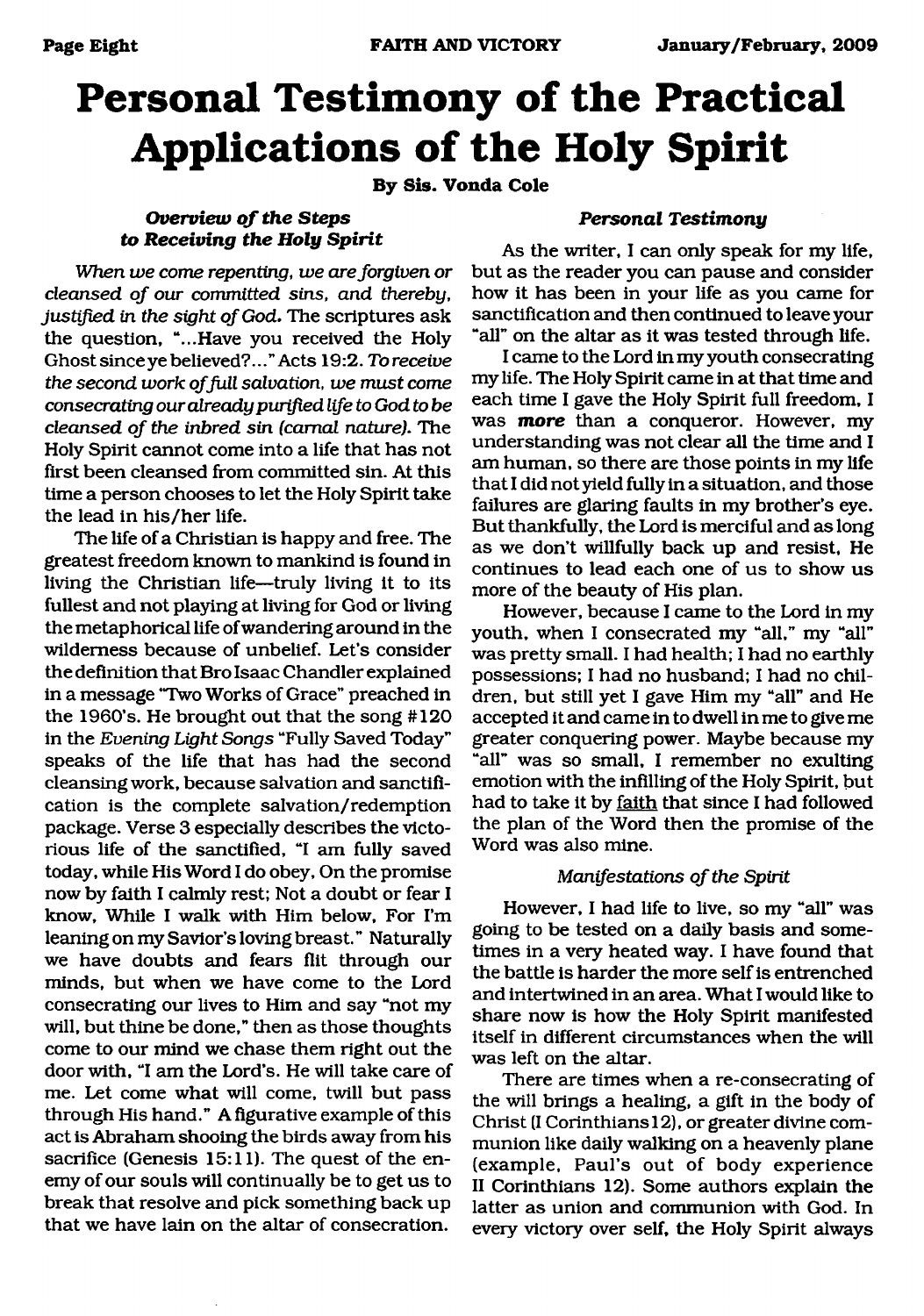brings a greater power to live a holy life and rise above those trials in life that would want to crush us down. Power to live a holy life is the main office work of the Holy Spirit, so the manifestation of a holy life is always present.

At this point, I would like to leave a disclaimer: The Christian life is never to be viewed as a literal "Health and Wealth" answer. Zephaniah 3:12 states that God would leave in the midst of them an afflicted and poor people. But, Isaiah 1:19 also promises that the willing and obedient shall eat the good of the land. God promises to fight our battles for us by sending in pestilence, etc. (Exodus 23:27-33.) Sometimes the devil tries to keep our eyes focused on the "poor and afflicted" state of the Christian rather than the "victorious and reigning" state that is gifted from above as a soul submits under God's almighty hand.

The manifestations, other than power to live a holy life, have always been a surprise to my finite mind. It has made me realize that I cannot put God in a box and predict how He will respond when one chooses to yield in the monumental battles of one's self-will. The only assurance I know is that the manifestation will be wonderful and glorious! Praise God! Once the glory of God comes down in a situation, the gory pains of the death to self that were so hard to submit are forgotten as the soul revels in the presence and blessing of the Spirit. Praises be to God! It is a glorious plan! Truly the tongue cannot tell of all the glory, but that doesn't keep us from trying to share this great secret recipe of blessing and peace with the rest of the world.

#### **Blessing of Temporal Needs**

Although there are multiple blessings in this battle that seemed to endlessly last for a year, just one blessing will be listed. In January, about 4 years ago, a customer of ours fell on hard times, and withheld payment of several invoices. We signed a contract on a house during this time, not realizing that withheld payments would drag on for so long. One day I felt I had to have an answer of peace about the home purchase that now didn't appear so wise. It was April 15, 2003 and as a small business owner, we had just sent a small "chunk of change" to IRS, the closing on the house was ten days away and any hope of the customer paying in the near future was fading away. As I wrestled with God, I consecrated the house and even the earnest money if He showed us to back out of the deal. Before I got up the Lord had given assurance and direction. The next day, we received a sizeable check from a surprise source that covered the amount that was being withheld wrongfully by the customer. It was definitely a God thing and not a human instrumentation. God is so good!

Even in this current economic crisis, I have this full assurance that God will take care of His consecrated children, even if it is not the way the flesh would desire. Do we realize God has greater spiritual plans for our lives even if we seem to suffer financial ruin? There is a beauty for our souls in the ashes of financial ruin. Psalms 37:25 "I have been young, and now I am old; yet have I not seen the righteous forsaken, nor his seed begging bread." Remember, God owns the cattle on a thousand hills. He will not call all to walk this path of devastation, but feel privileged that God counted you worthy, if it happens to be your lot.

#### **Blessing of Healing**

On another occasion about eight years ago, the Lord brought me to the point of consecrating my companion. As I look back over the fears and battles waged in my mind, I count it silly, but at the time it was very real and monumental. My heart just knew that the Lord was sending my spouse out in the work of the Lord to kill him on the highways. Through personal devotions and an anointed Sunday morning message, the Lord confirmed to my heart that He not only wanted me to give over the evil and bad in my life as I had already done at salvation, but that He also wanted me to give over the good and "Godordained" to His control. (I Samuel 15:1-9.)

About a month before the spiritual battle of consecration, I had a physical check up. The nurse practitioner found an abnormal mass in my abdomen and really encouraged me to have further testing, including an ultrasound. However, three days after my husband "arrived home alive and well," I realized that I no longer had any of the daily pain of the affliction that I had lived with for about 10 months. Once again, praise God for honoring His plan. He is so merciful and sometimes answers when we are not even praying for the answer, but is just waiting for us to untie His hands!

Each one of us will die with something. Only the God of Heaven knows our time. For Paul, the Bible said he sought three times to be delivered of a situation, but God said His grace was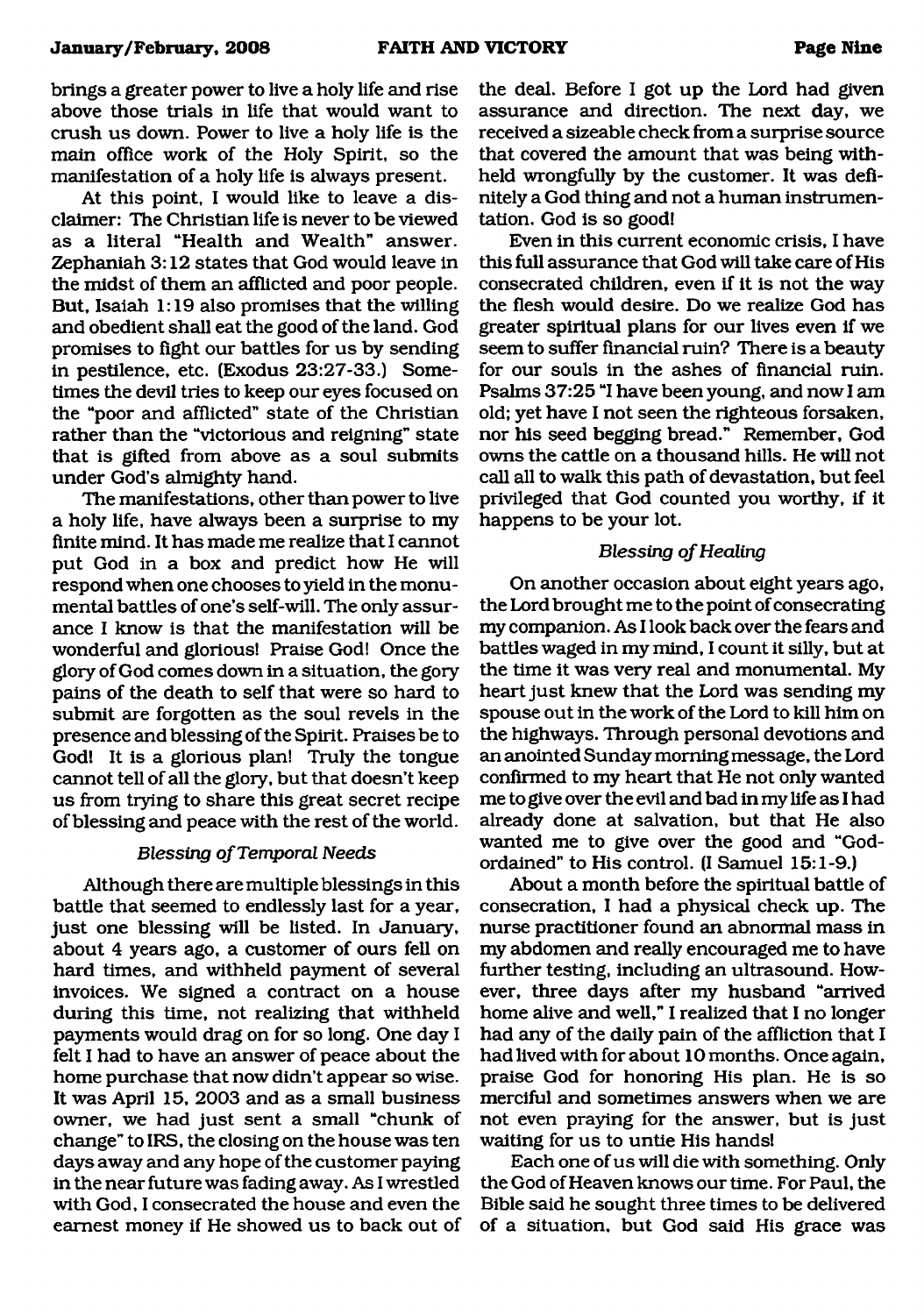sufficient. As we submit to God's will in afflictions, whether the answer of healing in this life is ours or not, the spiritual blessings of peace and contentment will be innumerable.

#### **Blessing of Peace**

About twelve years ago, I was at death's door due to extreme blood loss. As I lay collapsed on the hall floor too weak to even want anyone to move me, my mind reeled with the "what if s," should I die. Naturally, I wanted to stay to see my children reared to adulthood, but as I worked through it and said, "Lord, I want to be here for my children and husband, but I am willing to go home if you see it is best," a sweet indescribable peace swept over me. I felt light and free and ready to pass on to Heaven. It was ethereal. The peace was worth the distress and suffering that I had experienced up to that time.

#### **Blessing of Communion with God**

As was stated earlier, the hardest and longest battles will be when self has to die to self a consecration of everything that seems to go against your whole moral fiber. But what does the scripture say, "Unless you lay down your own life also you *cannot* be my disciples (paraphrased from Luke 14:26.) The testimony is too personal and too lengthy to share the details, but the victory that seemed too long in coming has been a sustained glorious relationship with the lover of my soul. I came close to being disillusioned in the Christian way. The peace and the victory that is plainly described in the Scriptures did not seem available to me at this juncture. Now, on the other side, I just want to shout from the housetop, "Peace is real; peace is for everyone. It just requires a dying to self, a dying to the seeming injustice of the situation and the seeming eternity of the situation." After listening to Bro Isaac Chandler's message on "Two Works of Grace," I finally realized there was a deeper consecration for me to make. When I listened to him speak on the power that comes with that consecration, I was shouting and realized no consecration for my Lord and Savior is too great.

After giving over to the Lord what He now showed me He was asking, the peace flowed in and covered the situation. After that time, the Lord put into my hands the book "The *Christian's Secret to a Happy Life,"* by Hannah Whitall Smith. As I read it, all I could do was rejoice, because she was describing my spiritual experi-

ence. True, I still have to shoo the figurative birds away when the thoughts of the situation flit through my mind. Even though my emotions may still be weak at times, there is no overshadowing power of oppression or depression, because the situation is in the Lord's hands and I continually choose to leave it there. If circumstances never seem to end in this life, there is grace to reign above—a grace to turn the "Juggernaut Cars" into "God's Chariots" to raise us above the situations that we humans tend to grovel in (chapter 19 in "The *Christian's Secret to a Happy Life.")* I am still living way below God's power for my life, but anytime I recognize that fact, I just try commit more into His hands.

#### *Ponder and Reflect*

And now, I know you can think of many more and greater blessings that the Lord has done in your life, because I have heard some of those testimonies recently. Think on them now...and thank the Giver of all good things.

#### *Dangers of Not Following on into Sanctification*

The parable in Matthew 12:43-45 tells of a life that was swept clean, but the person failed to go on and invite the Holy Spirit in to take full possession and bum out everything that the devil could claim as his own. So when the devil came back by with a temptation, there was not the power to resist and the devil came back in and took abode with more force and vengeance. This fact is why with each backsliding it is harder to come back to the Lord. It is not impossible, but the devil sees to it that we are entangled more and therefore it is harder on the flesh to break over the will. Oh, that each Christian would not only see the danger to their soul of not consecrating to be filled with the Holy Spirit, but would also see the beauty of the power of a sanctified life. May we each one not be like the neighbors of "Legion" (Luke 8.) When they first saw the power of how the spirits were cast out of the man and driven into the swine, they were scared and frightened and asked the very giver of that wonderful power to leave.

May, not only, the understanding that our salvation experience is at risk if we do not follow Christ on into the *fuU* plan of God, but may also the understanding of the wonderful, victorious life in this present world be the impetus that encourages us to not leave our swept and garnished spiritual house void of the indwelling of the Holy Spirit.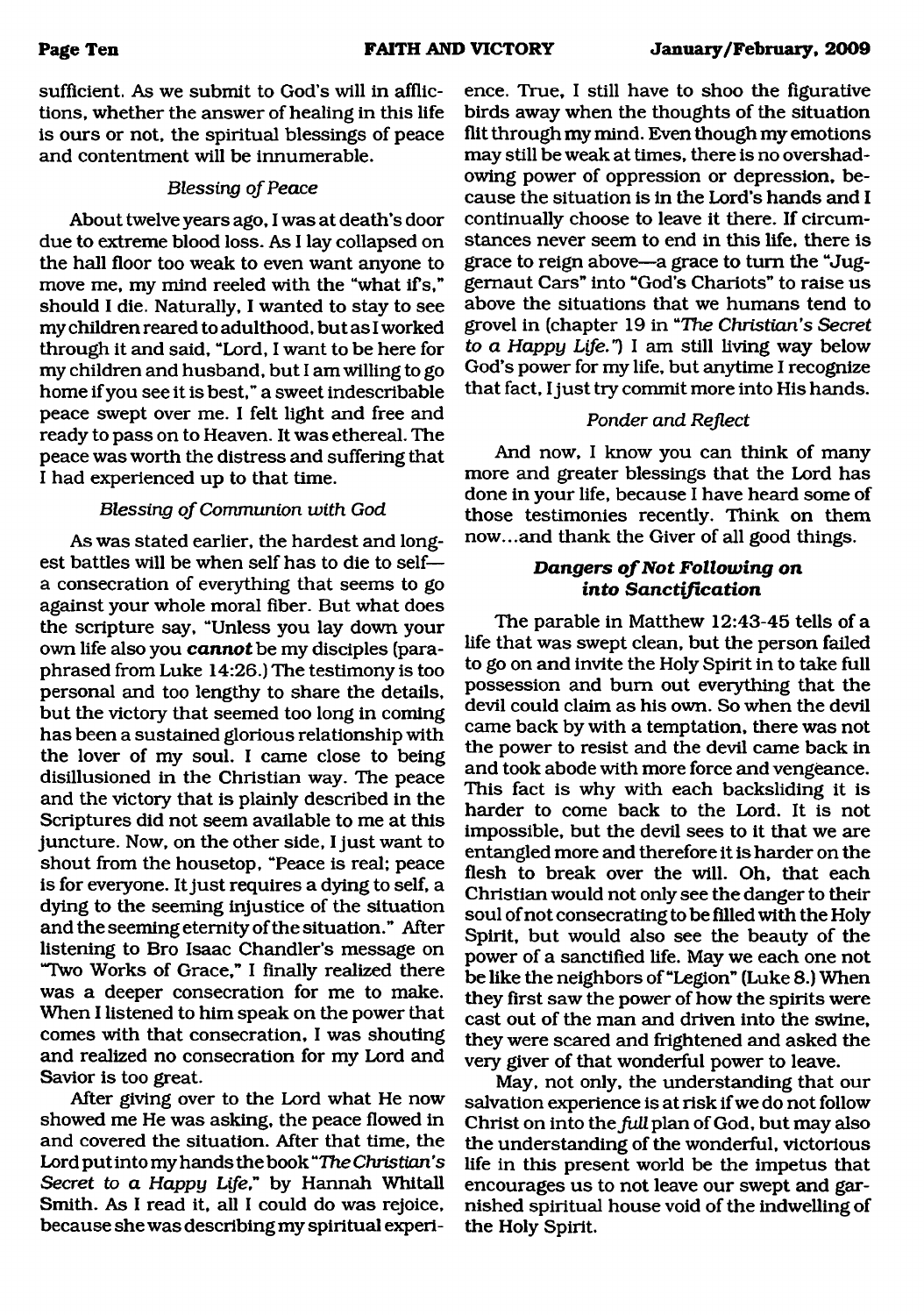

Thurman Lee Sorrell was born the son of Alsia James Sorrell and Bessie Mable Reynolds Sorrell on June 1, 1937, in Myrtle, MO, He departed this life January 5, 2009, in Mountain Home, AR at the age of 71 years, 7 months, and 4 days. He was united in marriage on December 25, 1955, in Myrtle, MO to Carol Allen. He is survived by his wife, Carol Sorrell of the home in Myrtle; four children, Harlan Sorrell of Myrtle, Dennis Sorrell of Myrtle, Camille Zacharias and husband, Norman of Hinckley, MN and Stanley Sorrell of Myrtle; seven grandchildren, Anthony and Jason Sorrell of Myrtle, and Nathan, Jared, Robyn, Caleb, and Natalie Zacharias of Hinckley, MN; one sister, Lillian Eck of Guthrie, OK; two brothers, James Clifford Sorrell and wife, Gertrude of Pocahontas, AR and Fred Sorrell and wife, Merry of Myrtle, MO; two step-brothers, Troy Gentry of Loranger, LA and Eddie Gentry of Sand Springs, OK; two step-sisters, Hassie Palmer of Loranger, LA and Eula Shirrell ofMolalla, OR; one sister-in-law, Edna Sorrell of Newton, KS; one brother-in-law. Gene Beisly of Strafford, MO; several nieces, nephews, other relatives and many friends.

He was preceded in death by his parents; one brother, Lehman Earl Sorrell; one sister, Dora Lela Beisly and one brother-in-law, Edwin Eck.

From the time he was a small boy, Thurman was a farmer at heart and thoroughly enjoyed working with livestock. He owned and worked with many different kinds of livestock throughout his life, but in his later years he enjoyed tending his heard of sheep. From his childhood Thurman was taught by his godly parents to firmly believe the Gospel of our Lord Jesus Christ<sub>-When just a boy, he assisted his father,</sub> Alsia Sorrell, along with others, in the construc-

tion of the Church of God Chapel of Myrtle, and he attended services there regularly for the rest of his life. Throughout his life Thurman performed many maintenance jobs on the Myrtle Church of God campground and contributed much to its upkeep. In the months of his declining health, he sought a closer relationship with his Lord and left an inspiring testimony of God's personal dealings with him. He loved and enjoyed the life and family God gave him and often said, "I don't want to leave you all," but he was resigned to God's will. He left this world with a testimony that he was ready to meet the Lord and, though greatly missed by all of us, we know our loss is heaven's gain.

Funeral services were held January 10,2009, at the Carter Funeral Home Chapel in Thayer, MO with Bro. Curtis Williams and Bro. Toney Samons officiating. Burial was in the Oak Grove Church of God cemetary, Myrtle, MO.

#### NOTE OF THANKS

We wish to thank all who prayed, sent flowers, money, cards, email messages, phone calls, or drove many miles to be with us during this difficult time. The outflow of love from the Saints was so comforting. You were all so caring and thoughtful, and we appreciated it so much. May God bless you all.

—The Thurman Sorrell family

| EAITH AND Order Blank VICTORY<br>\$5.00 PER YEAR (11 Issues) |
|--------------------------------------------------------------|
| Mail this form to start or renew<br>your subscription        |
| <b>Your Name _</b>                                           |
| Address_                                                     |
|                                                              |
| Phone.                                                       |
| Start or renew my<br>Faith and Victory subscription.         |
| Mail Order Blank and remittance to:                          |
| Faith Publishing House                                       |
| P.O. Βοχ 518                                                 |